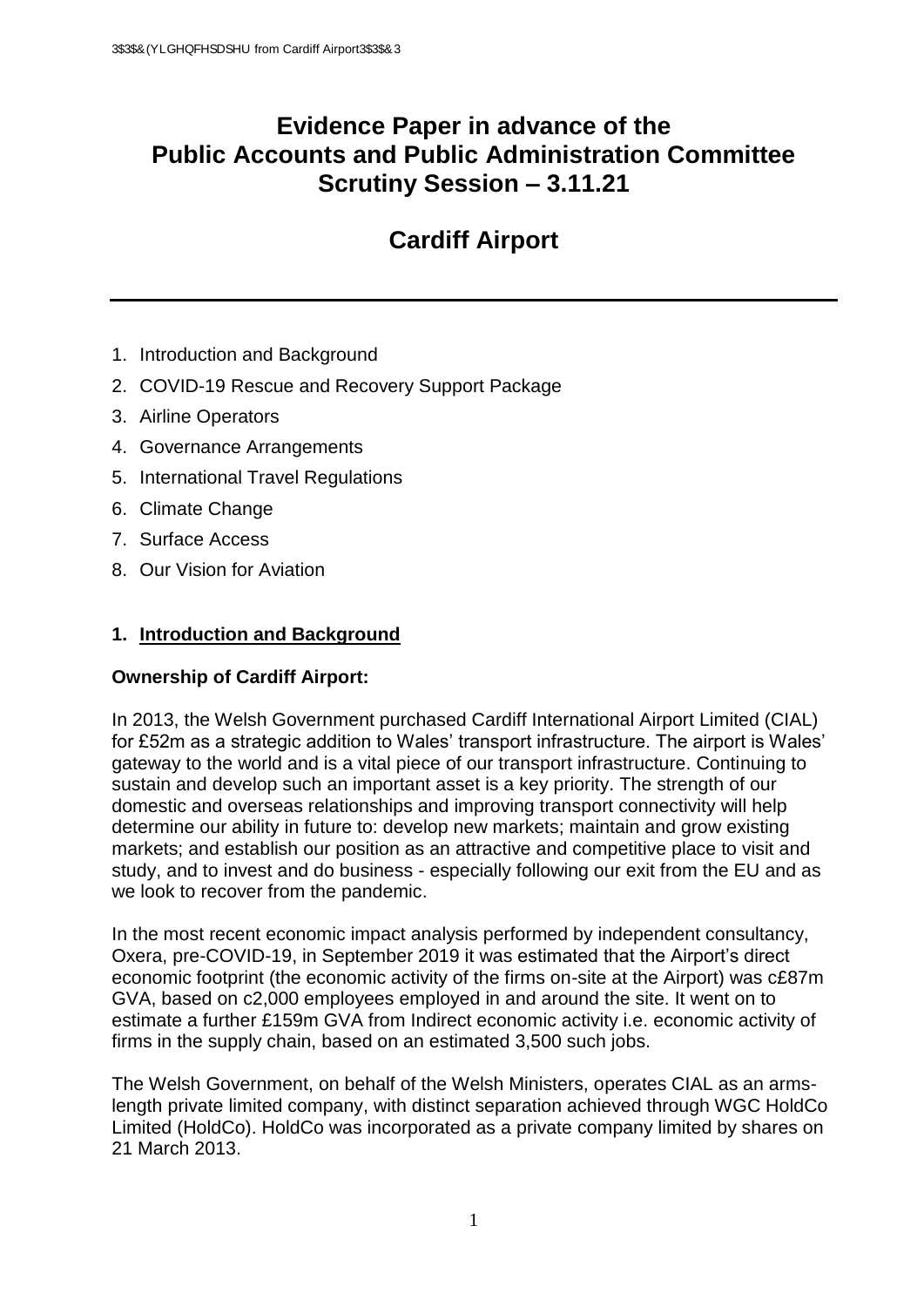HoldCo acquired CIAL on 27 March 2013. The objective of the acquisition was to secure CIAL's future, enable the commercial management team to reinvigorate activity levels, and ensure its continued contribution as an asset to the economy and people of Wales. HoldCo owns 100 per cent of the ordinary share capital. As such, whilst CIAL is a wholly owned subsidiary of the Welsh Government, it operates in an independent and commercial manner, makes investment decisions on a commercial basis, and is liable for its own actions and any issues arising from the running of its business.

#### **Investment in Cardiff Airport to date:**

The below information sets out the full details of the support the Welsh Government has provided to Cardiff Airport as at 24 March 2021.

| Loan issued:              | £54.6m    |
|---------------------------|-----------|
| Accrued Interest due:     | £9.5 $m1$ |
| COVID-19 emergency Loan:  | £4.8m     |
| Equity Investment:        | £61.3m    |
| TOTAL investment to date: | £130.2m   |

Further to the investment above; in 2016, the Welsh Government provided grant funding of £169,000 to support the airport's safety and security, and in 2019, grant funded the replacement of e-Passport Gates at a cost of £523,000.

## **2. COVID-19 Rescue and Recovery Support Package**

Since it purchase in 2013, and prior to the pandemic, the airport had seen a significant turnaround in fortunes. Figures from the Civil Aviation Authority showed that passenger growth at Cardiff Airport had increased by over 50 per cent as at March 2020.

#### **Passenger Growth**

| <b>Calendar Year</b> | Passenger Numbers <sup>2</sup> |  |
|----------------------|--------------------------------|--|
| 2012                 | 1017458                        |  |
| 2013                 | 1059362                        |  |
| 2014                 | 1024085                        |  |
| 2015                 | 1162287                        |  |
| 2016                 | 1347758                        |  |
| 2017                 | 1467686                        |  |
| 2018                 | 1583128                        |  |
| 2019                 | 1657429                        |  |
| 2020                 | 220796                         |  |

<u>.</u>

<sup>1</sup> Accrued interest calculated on 24 March 2021.

<sup>&</sup>lt;sup>2</sup> Source Civil Aviation Authority; [https://www.caa.co.uk/Data-and-analysis/UK-aviation](https://www.caa.co.uk/Data-and-analysis/UK-aviation-market/Airports/Datasets/UK-airport-data/)[market/Airports/Datasets/UK-airport-data/](https://www.caa.co.uk/Data-and-analysis/UK-aviation-market/Airports/Datasets/UK-airport-data/)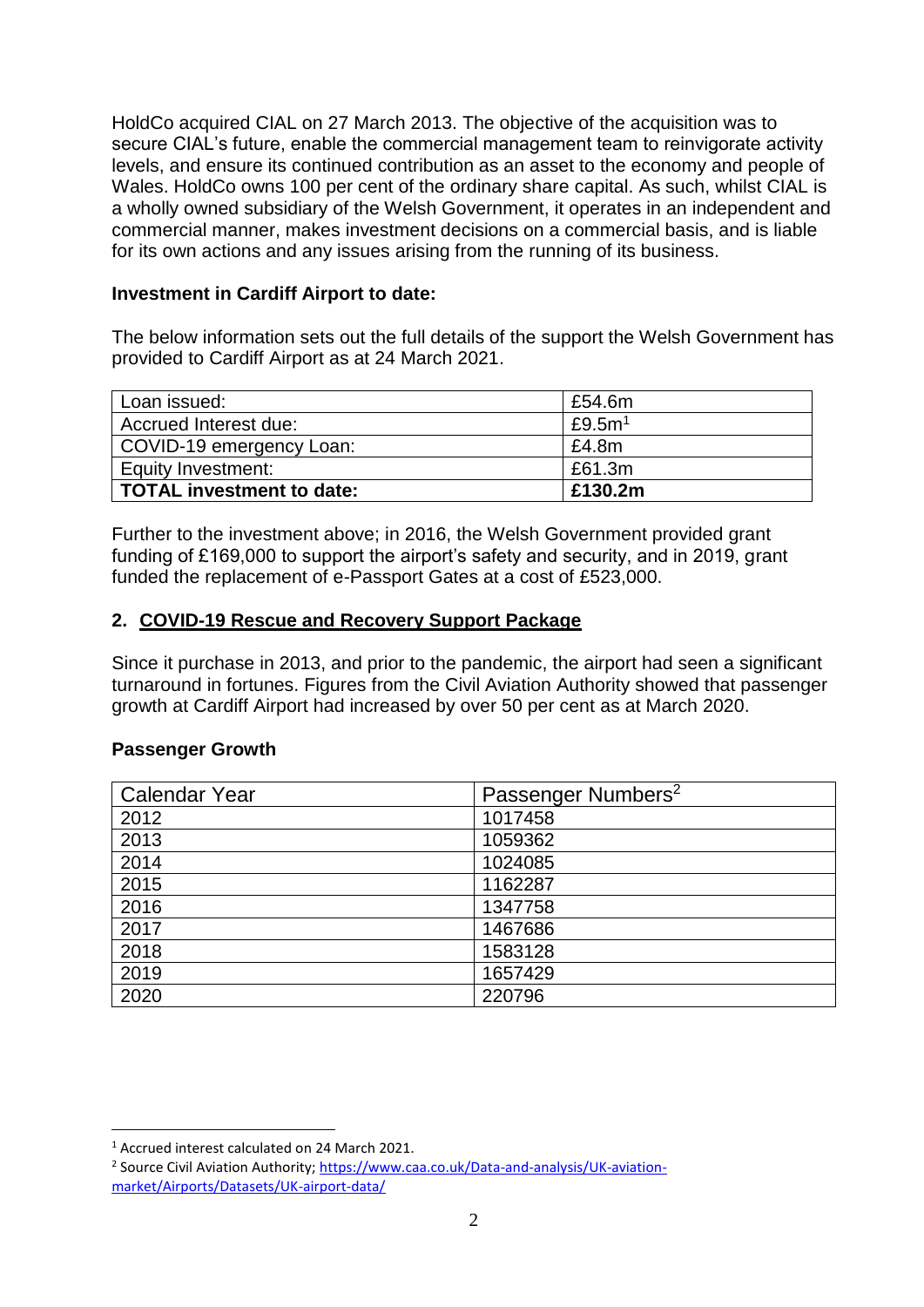However COVID-19 has had a catastrophic impact on international travel world-wide and has significantly impacted on both airports and airlines ability to operate and trade. The priority for all airports and airlines across the globe is recovery, sustainability, and then eventual growth.

Since the beginning of the pandemic, we made the conscious decision to keep the airport open to support freight and logistics during the crisis which also saw delivery of much needed PPE for the NHS in Wales. The Board and management team at CIAL have continued to work hard to reduce costs as much as possible and generate new sources of revenue. This has included furloughing and re-deploying a number of its staff via secondment opportunities to a range of organizations.

Last year, the Welsh Government agreed a financial package to provide support to CIAL in the medium term against a five year plan for the rescue and restructure of the airport following Covid-19. The package satisfies the terms of the UK-EU Trade and Cooperation Agreement, in particular the provisions around subsidies for the purposes of rescue and restructure. We agreed investment by way of a grant of up to £42.6m which has enabled Cardiff Airport to begin restructuring its operations, and securing its viability.

The £42.6m Rescue and Restructure grant investment will be structured over four financial years as follows;

| Year        | 2021/22          | 2022/23 | 2023/24 | 2024/25   |
|-------------|------------------|---------|---------|-----------|
| Grant value | <sub>ີ</sub> 16m | £10.2m  | £15m    | 1.4m<br>- |

£13m of this has been drawn down to date.

Future drawdowns are scheduled to be made on a quarterly basis. CIAL's progress against its restructure plan will be monitored closely by WGC HoldCo. The Development Bank of Wales will continue to monitor the business against the remaining loan to be repaid.

#### **Write-off of debt as at 6 May 2021**

| Loan issued:                   | £54.6m     |
|--------------------------------|------------|
| Accrued Interest due:          | £10.4 $m3$ |
| COVID-19 emergency Loan:       | £4.8m      |
| Total debt:                    | £69.8m     |
| Minus Loan write off:          | £42.6m     |
| <b>Remaining Loan Balance:</b> | £27.2m     |

Separately, as sole shareholders of Cardiff Airport and its only lender, we also made the decision on a purely commercial basis to write off £42.6 million of the airport's debt.

The total debt of £69.8m including accrued interest following the £42.6m write off was £27.2m as at 6 May 2021 which is fully recoverable. The loan repayments will

<u>.</u>

<sup>&</sup>lt;sup>3</sup> Accrued interest calculated on 6 May 2021.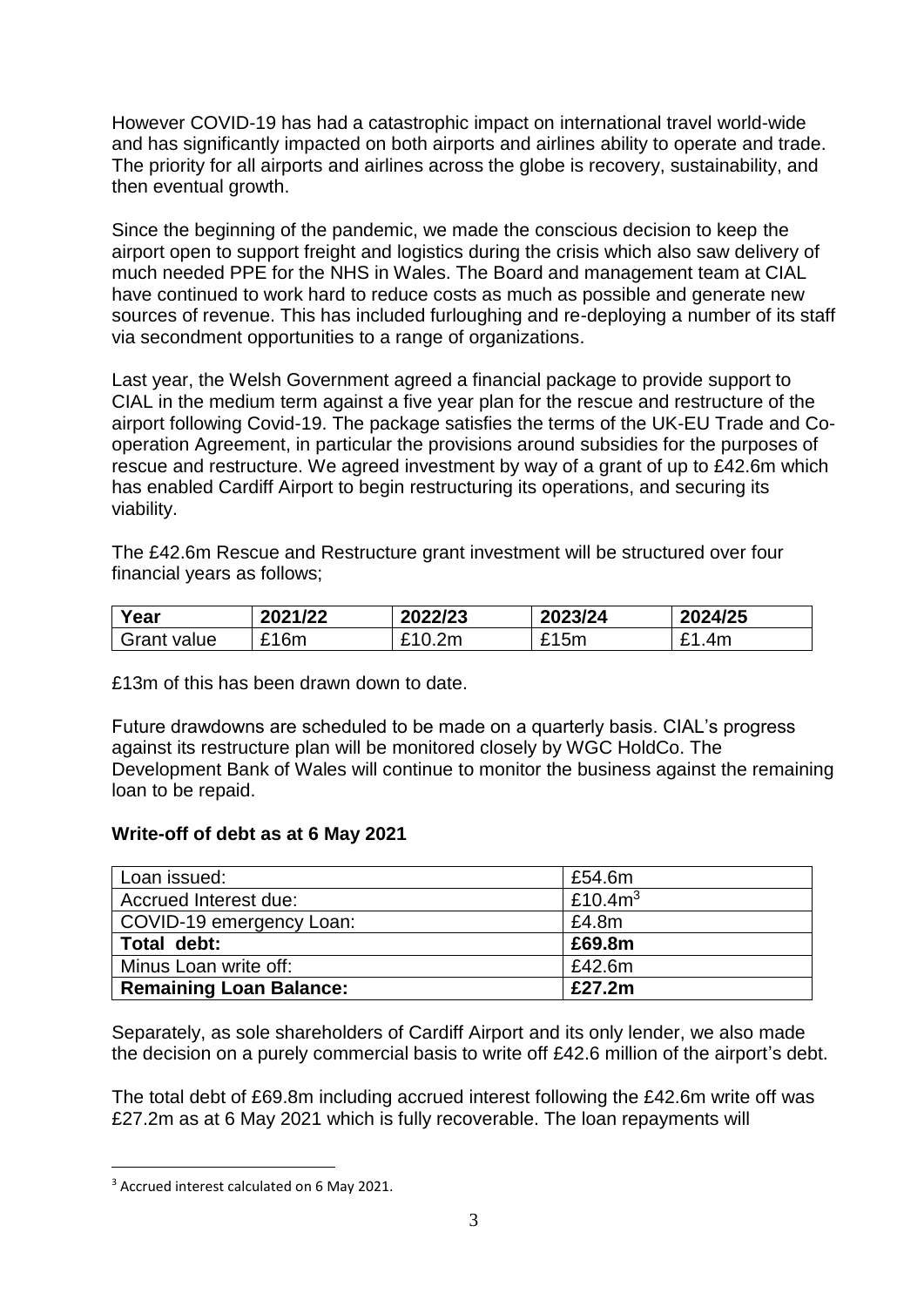commence in financial year 2031/32 and the airport will be in a position to repay the remaining outstanding value of the debt to the Welsh government by 2045.

#### **Equity impairment as at 31 March 2021.**

| l WG Share Value                            | £61.3m |
|---------------------------------------------|--------|
| Minus CIAL Liquidated market Value          | £17.8m |
| Impairment charge                           | £43.5m |
| <b>Current CIAL Liquidated market value</b> | £17.8m |

We also impaired the equity at this time as a prudent step to reflect the loss of value as a result of COVID. The £61.3m share value in CIAL had a £17.8m liquidated market value for all of the assets of the business on a break up basis, which leads to a £43.5m loss in equity value. As part of the year end accounts preparation process, an updated full valuation of the assets as at the financial year end was obtained by RICS Registered Valuers Alder King. This resulted in a final valuation of £17.83m and an impairment of £43.5m

In taking this action we are confident that this will best protect the value of the public investment in the airport and ensure that it is sustainable into the future.

The Airport is expected to hit a sustainable 1.3m passengers per annum by March 2026, this being the first year when the airport expects to meet its own cash requirements. We have a viable plan for recovery in place benchmarked against global, EU and UK passenger predictions along with third party advice from two consultancy firms. Progress will be monitored regularly. As the sole shareholder, we will continue to act on commercial terms as we review progress.

The process we have gone through to arrive at this decision is detailed in a restructuring report which was prepared by independent consultants Oxera and finalised in February 2021. This work has been validated by a further external party, Duff & Phelps, who provided a second opinion and was scrutinised by Welsh Government lawyers and further advice from a QC who is an expert in competition and subsidy control law. These reports are commercially confidential.

The rescue and recovery plan is performance-managed regularly in order to evaluate and protect our ongoing investment. Further to this, we are also in the process of reviewing the governance of Cardiff Airport and strengthening the role that HoldCo will play moving forward.

These decisions maximise the likelihood of recovery of the Welsh Government loan investment and delivers the lowest lifetime cost option. It provides the best way forward for the Welsh Ministers as sole shareholders of the airport from a commercial perspective and is the only financially responsible course of action which maximises the protection of our investment and the decision has been made on commercial terms.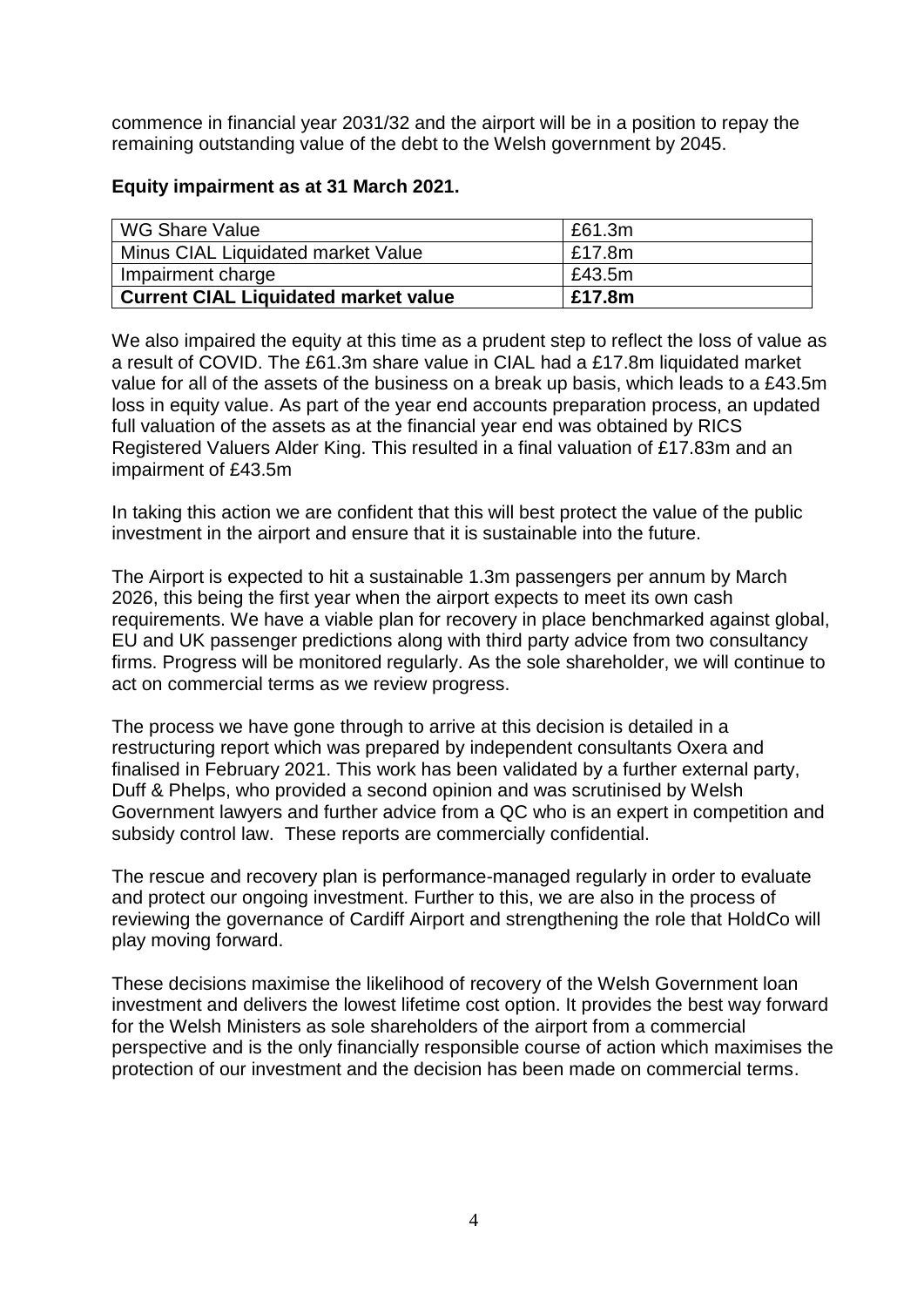## **3. Airline operators at CIAL**

The COVID-19 pandemic continues to heavily impact the aviation industry and the situation remains fluid. All airlines are reviewing their flying programmes globally based on international restrictions and demand. The same is happening with the operators at Cardiff Airport.

A number of European flights are now operating from Cardiff on a daily basis, but passenger numbers remain low, reflecting the global downturn in the aviation market.

Despite the ongoing international travel regulations, and significantly reduced scheduled air passenger services across the globe, we are pleased to confirm that Wizz Air remains committed to operating services from Cardiff Airport from spring 2022 and discussions continue with Qatar Airways about how soon they can re-instate their services. Eastern Airways, Loganair, KLM, TUI, Vueling and Ryanair all continue to operate flights from Cardiff, albeit at a far reduced programme than normal. Vueling has confirmed they will announce their intention to commence the Paris – Cardiff route from November 2021 at 2 x weekly. Ryanair is commencing the Cardiff – Dublin route at 4 x weekly from 31 October. Eastern Airways picked up the vacant Belfast route earlier this year and Logan Air did the same on the Cardiff - Edinburgh route. The airport now has service to 16 non-stop destinations, as part of the recovery to get back to the 52 nonstop routes that were regularly serviced prior to the collapse of flybe at the onset of the Covid in 2019.

The Anglesey to Cardiff Airport Public Service Obligation (PSO) air service is currently suspended due to the impact of COVID-19.

## **COVID-19**

<u>.</u>

Aviation has been one of the hardest hit sectors of the COVID-19 pandemic, which in turn has caused an existential crisis for the aerospace industry more widely. The devastating impact of the Covid-19 pandemic on the global aviation sector is stark, with 2020 having been the worst year on record for the industry. Industry-wide air travel demand (measured in revenue passenger-kilometres, or RPKs) dropped by 65.9% year-on-year in 2020.<sup>4</sup>

The International Air Transport Association (IATA) estimated total industry losses to reach \$201bn between 2020 and 2022 accounting for losses of \$138bn in 2020, \$52bn in 2021 and at least a further \$12bn predicted in 2022. 5

The UK saw a 90% decrease in total arrivals over the period between April 2020 and July 2021, compared with pre-COVID figures. July 2021 saw just under 1.5m air arrivals, representing an 87% decrease on July 2019.<sup>6</sup>

<sup>&</sup>lt;sup>4</sup> Source **IATA - [Airline Industry Statistics Confirm 2020 Was Worst Year on Record](https://www.iata.org/en/pressroom/pr/2021-08-03-01/)** 

<sup>&</sup>lt;sup>5</sup> Sourc[e COVID-19: Global aviation industry to lose \\$201 bn during 2020-22 period, says IATA -](https://www.businesstoday.in/industry/aviation/story/covid-19-global-aviation-industry-to-lose-201-bn-during-2020-22-period-says-iata-308513-2021-10-05) BusinessToday

<sup>&</sup>lt;sup>6</sup> Sourc[e Statistics relating to passenger arrivals since the COVID-19 outbreak, August 2021 -](https://www.gov.uk/government/statistics/statistics-relating-to-passenger-arrivals-since-the-covid-19-outbreak-august-2021/statistics-relating-to-passenger-arrivals-since-the-covid-19-outbreak-august-2021) GOV.UK (www.gov.uk)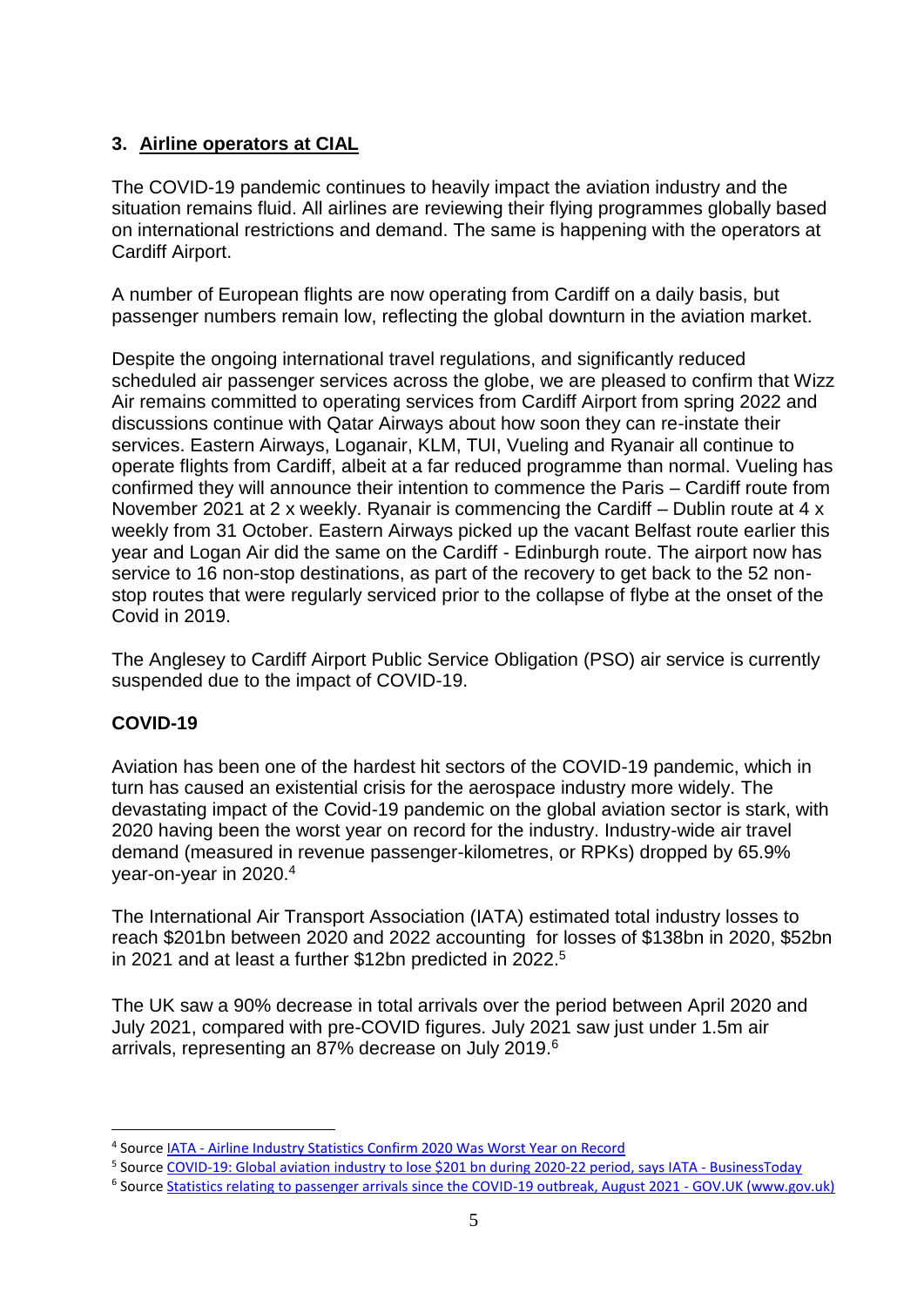Passenger numbers coming through Cardiff airport in August 2021 were down 90.7% vs pre-COVID. The total for all UK airports for the same period saw a decrease of 75.4%. Cardiff's figure for August 2021 is the lowest out of all UK airports, apart from Southend (-93.7%), having been the UK airport to suffer the largest drop in passenger numbers in 2020 (-86.7%). 7

The impact has, and will continue, to be stark for many companies. COVID-19 has had a much greater impact than any previous crisis. Globally, it has caused a significant reduction in passenger numbers, resulting in flights being cancelled or aircraft flying empty, which has impacted in massively reduced revenues for airlines and has forced many airlines to lay off staff or declare bankruptcy.

World recovery and passenger demand are beginning to improve, but ongoing international travel restrictions continue to have a disturbing impact on global travel. All airlines are reviewing their flying programmes globally and regularly, based on international restrictions and demand.

## **4. Governance Arrangements**

Holdco was established with the sole purpose of being the direct owner of CIAL and the repository of its shares. This structure was intended to maintain a clear legal demarcation between the WG, as a body responsible of public functions and public policy, on the one hand, and as the sole shareholder in a commercial enterprise, on the other hand. This demarcation was considered important at the time for a number of reasons, including to facilitate investment in compliance with the state aid rules, the separation of CIAL's assets/liabilities from those of the WG under HMT rules, and the separation of function and decision making processes as between the function of government, and the operation of a commercial company.

Stringent governance arrangements are in place for managing the airport and monitoring its performance.

Various governance and control mechanisms were put in place to enable CIAL to operate on a full commercial basis, at arms-length from its owner, and as such, to enjoy operational independence. High level strategic oversight, accountability and shareholder control was secured by combination of bespoke amendments to CIAL's articles of association, bespoke articles of association for Holdco, and by way of a Management Agreement that was put in place between Holdco and CIAL.

Holdco is a private limited company operated as a wholly-owned commercial business independent from the Welsh Ministers. Holdco has three primary responsibilities, which are set out in the Management Agreement between Holdco and CIAL. These are to:

• approve an annual business plan,

<u>.</u>

- monitor and assure progress against the annual business plan, and
- to agree to specific "consent matters" (akin to reserved matters) which relate to reserved activities which CIAL may wish to undertake, especially outside the normal business planning cycle

<sup>&</sup>lt;sup>7</sup> Source [UK airport passenger numbers drop 75% to 74m in 2020 | Airline industry | The Guardian](https://www.theguardian.com/business/2021/jun/13/uk-airport-passenger-numbers-drop-75-to-74-million-in-2020)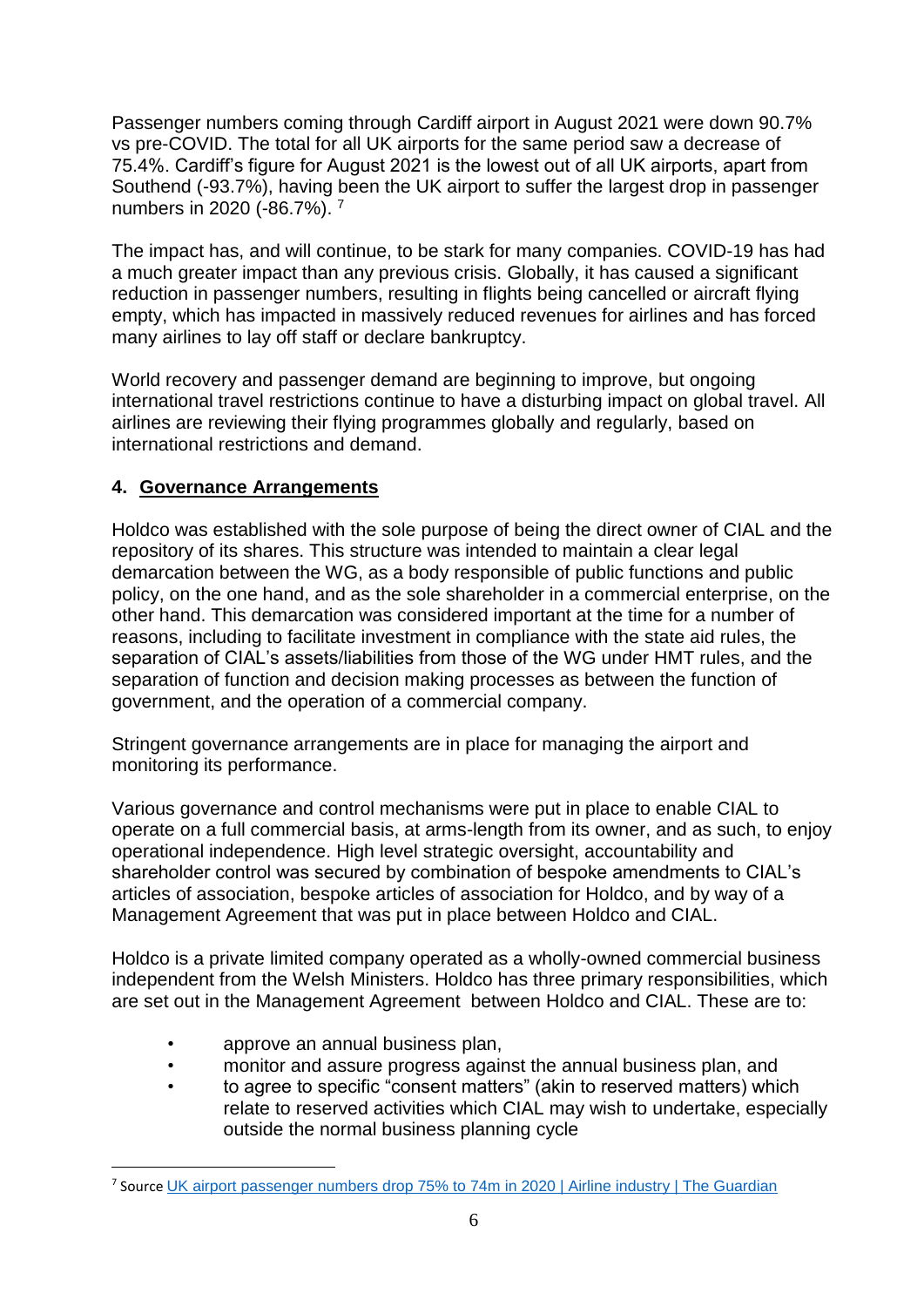The CIAL Board formally reports to HoldCo on a quarterly basis, which monitors the airport on behalf of Welsh Ministers. The CIAL Board is made up of a non-executive Chairman, two Executive Directors and three Non-Executive Directors with significant commercial industry experience. The HoldCo Board is currently made up of two Welsh Government senior civil servants and an independent non-executive director.

In August 2019, HoldCo agreed to the appointment of Wayne Harvey to take over as Chair of the Cardiff Airport Board of Directors, as replacement for Roger Lewis from June 2020, who had served over four years with the airport. HoldCo has also confirmed the appointment of Spencer Birns as CEO, who has served on the board since 2013 and has been in senior management at the airport since 2006 and the new recruitment to the board of David Walters, with over 25 years of significant financial management experience as the Financial Director, replacing Deb Bowen-Rees and Huw Lewis respectively. As a result, we continue to have very strong leadership in place and have full confidence in the team to achieve the best possible outcome for our investment in Cardiff Airport.

A range of KPIs are reported on, along with critical success factors and the business plan is approved and adjusted annually. On-time performance and customer satisfaction are also monitored. Whilst the detail of the KPI's that CIAL reports to HoldCo on are commercially confidential, we can confirm they do include financial position, passenger numbers and destinations.

As part of the recent rescue and recovery package Welsh Ministers agreed a review of the governance arrangements in Holdco would be required, with a view of strengthening its governance. We will share the outcome of that review with this committee once it has been completed.

#### **5. International Travel Regulations**

Restrictions on international travel as a result of COVID-19 continue to significantly impact the aviation industry, locally and across the globe. The Welsh Government remains committed to working with the UK Government and other devolved administrations to maintain open borders and support a four-nations approach where possible, practical and safe to do so. However it is vital that the restrictions remain under constant review in order to monitor the situation and better protect the country from new and variant strains of the virus. All amended guidance about international travel arrangements is published on the Welsh Government website.

Whilst public health is a devolved matter, UK border control is not. Welsh Ministers remain concerned about the UK Government's approach – and the speed at which it is opening up international travel, along with decisions to change border health measures, which are important protections to prevent the risk of new cases – and new variants of coronavirus – from entering the UK. The Welsh Government have consistently urged the UK Government to take a precautionary approach towards reopening international travel.

However, it is difficult for us to adopt a different regime to that required by the UK Government, as the majority of Welsh travellers enter the UK through ports and airports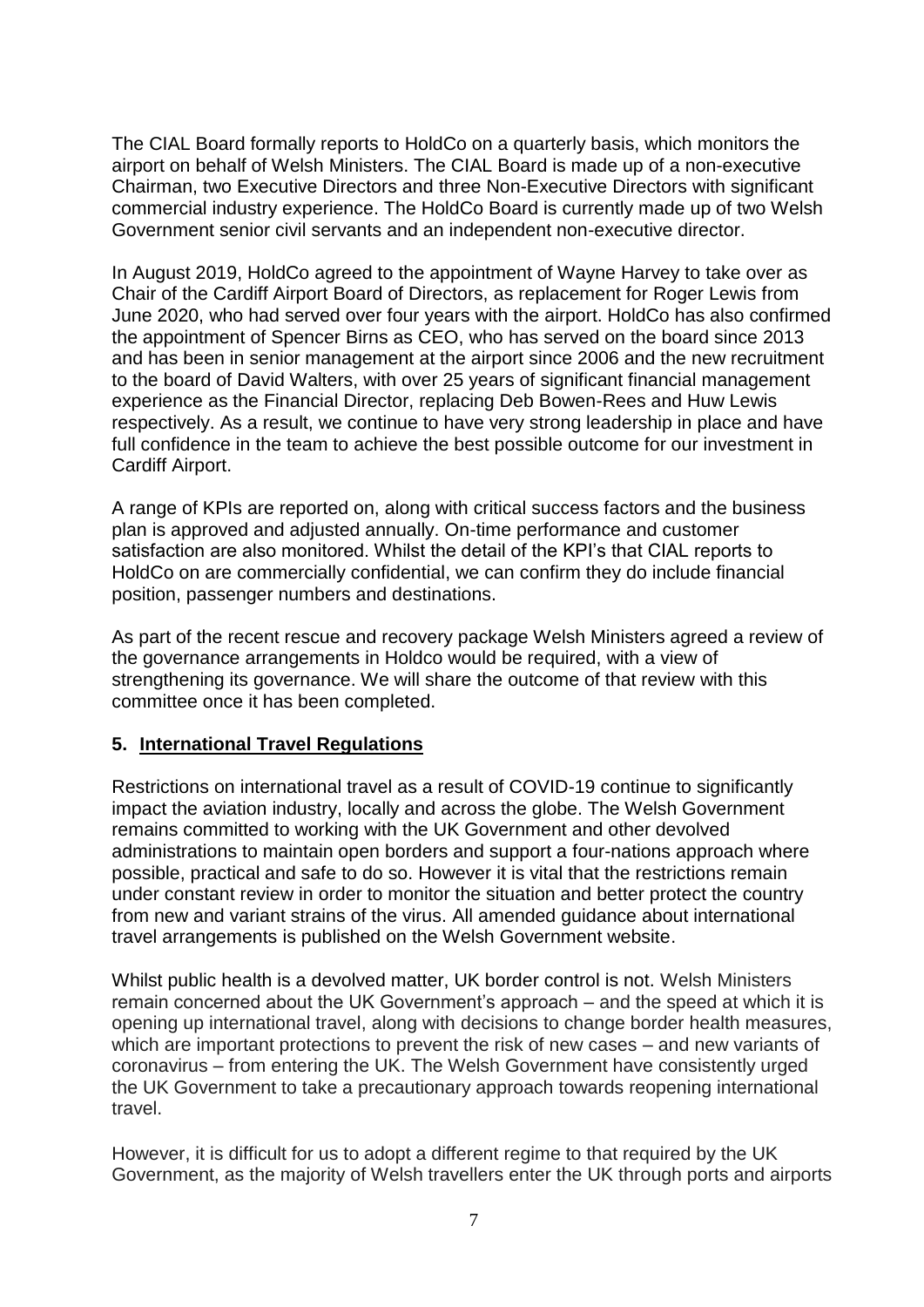in England. Having different requirements would cause significant practical problems, confusion among the travelling public, logistical issues, enforcement at our borders and disadvantages for Welsh businesses.

While the pandemic continues, the Welsh Government continues to encourage people to only travel for essential reasons.

## **6. Climate Change**

On 19 April 2019 Welsh Government declared a climate emergency. The climate emergency is one of the biggest and most defining issues of our time. In March 2021, following December 2020 advice from the Climate Change Committee, Welsh Government placed a 2050 Net Zero target in law. This target was supplemented with further regulation covering decadal interim targets and our third carbon budget (2026- 30). We also made our second carbon budget (2021-25) more ambitious than previously regulated.

Wales' carbon budgets include all emissions from aviation in Wales, including both domestic and international flights. This means emissions from Cardiff airport are included in Wales' Net Zero targets and therefore within the overall emission reduction approach taken by the Welsh Government. Decarbonising aviation is one of our biggest challenges. Whilst aviation contributes only 2-3% of global greenhouse gas emissions today, it is forecasted to become one of the highest residual emitters in 2050 as other sectors with greater abatement potential reduce their emissions. Our ambition is to decarbonise every sector of our economy. The aviation sector has already contributed towards this, participating in the EU ETS since 2012. Since Brexit, the aviation sector has been included in the UK ETS to ensure the sector continues contributing to decarbonising the UK and the aviation sector will be captured by further improvements to the UK ETS. This will include clarifying the interactions with CORSIA (Carbon Offsetting and Reduction Scheme for International Aviation) which aims for any growth aviation to be carbon neutral from 2020.

Aviation policy is not devolved. The nature of air travel in the UK means that many travellers from Wales use, or have the option to use, airports in England, which has implications for the potential effectiveness of Welsh policies. The UK Government launched a consultation on 'Jet Zero' in 2021 covering a number of potential actions across the areas of fuel efficiency; the development of new zero emission aircraft; accelerating the supply and uptake of sustainable aviation fuels (SAF); modernisation of UK airspace and airports; and the development of verifiable markets to offset residual emissions.

In September 2019, Cardiff Airport (CIAL) launched its Environmental Flight Path which is a framework developed to track environmental and sustainability successes that have already been achieved, whilst setting out immediate short term goals. The airport is planning to update its Environmental flight path in 2022, with a publication of revised targets to achieving Carbon Net Zero.

We will continue to work with the UK Government and the Jet Zero initiative, as well as with Cardiff Airport, to reduce the environmental impacts of aviation